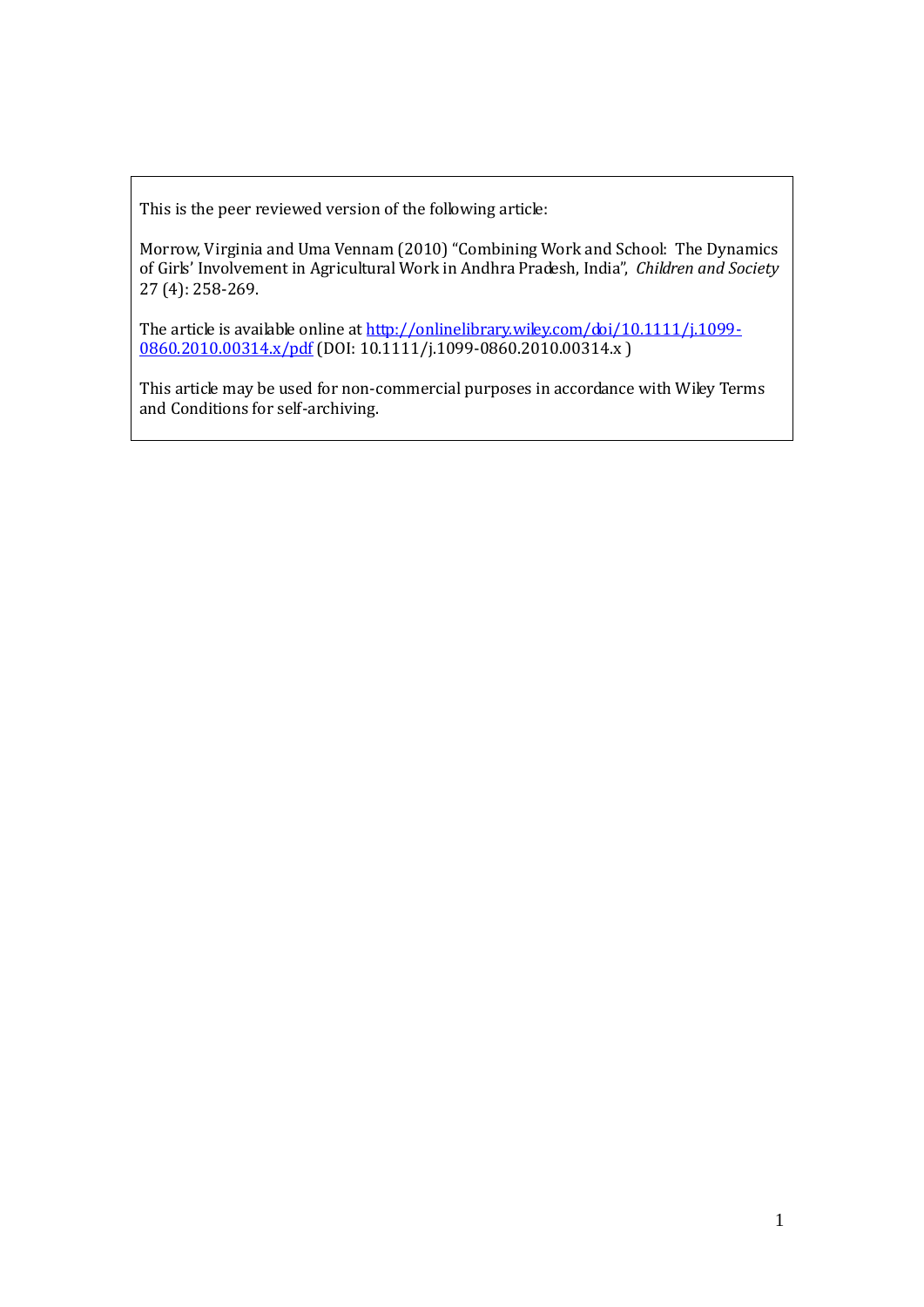**The dynamics of girls' involvement in agricultural work in Andhra Pradesh, India: combining work and school**

**Dr Virginia Morrow, Young Lives/Institute of Education, University of London, and Professor Uma Vennam, Young Lives/Sri Padmavathi Mahila Visvavidyalam (Women's University), Tirupati, Andhra Pradesh, India.**

Accepted for publication in *Children & Society* 2010.

## **Abstract**

*Child labour in India has long been the focus of research, policy concern and intervention. This paper presents an analysis of children's involvement in agricultural work, particularly cottonseed production, drawing on evidence gathered for Young Lives in 2007 and 2008. In parts of rural Andhra Pradesh, children have been working in cotton fields for two or three months of the year. Evidence showed marked gender and age differentiation. In the early stages of cotton production in the mid-1990s, there was reportedly a cultural as well as an economic basis for children's work in cottonseed pollination, when it was believed that pre-pubescent girls were preferred, as they were considered 'pure'. This has shifted, and children appear to work in cotton pollination for economic reasons, as well as practical ideas that they are better suited to the work because of their physical height and dexterity. The paper focuses on accounts from two girls involved in such work. They highlighted the importance of work in their everyday lives and its consequences for their schooling. Their situation had changed markedly when the study teams visited the site one year later, and the paper explores some of the reasons for the changes.*

# **Introduction**

<u>.</u>

This paper presents an analysis of children's work in agriculture in Andhra Pradesh, drawing on evidence from Young Lives. Young Lives is a study of child poverty, following 12,000 children growing up in Ethiopia, Peru, Vietnam, and Andhra Pradesh in India. It attempts to improve understanding of the causes, dynamics and consequences of child poverty, and how specific policies affect children's lives<sup>1</sup>. A qualitative component was introduced in 2007, with a sample of 204 boys and girls across the four countries. The coexistence of longitudinal quantitative and qualitative data provides potential for combined analysis. According to survey data from Young Lives in Andhra Pradesh, school enrolment rates for the Older Cohort have been increasing (Mukherji 2008). However, 26% of the Older Cohort in rural areas report working for pay (Galab et al. 2008). Qualitative data gathered during 2007 with 24 Older Cohort children indicated that by the age of twelve, five of them had dropped

<sup>&</sup>lt;sup>1</sup> Young Lives recruited in each country 2,000 children born in 2000/1 ('Younger Cohort'), and 1,000 children who were 8 years old at the time (born 1994/5) ('Older Cohort'). There have been three survey rounds (2002, 2006 and 2009). For more information see www.younglives.org.uk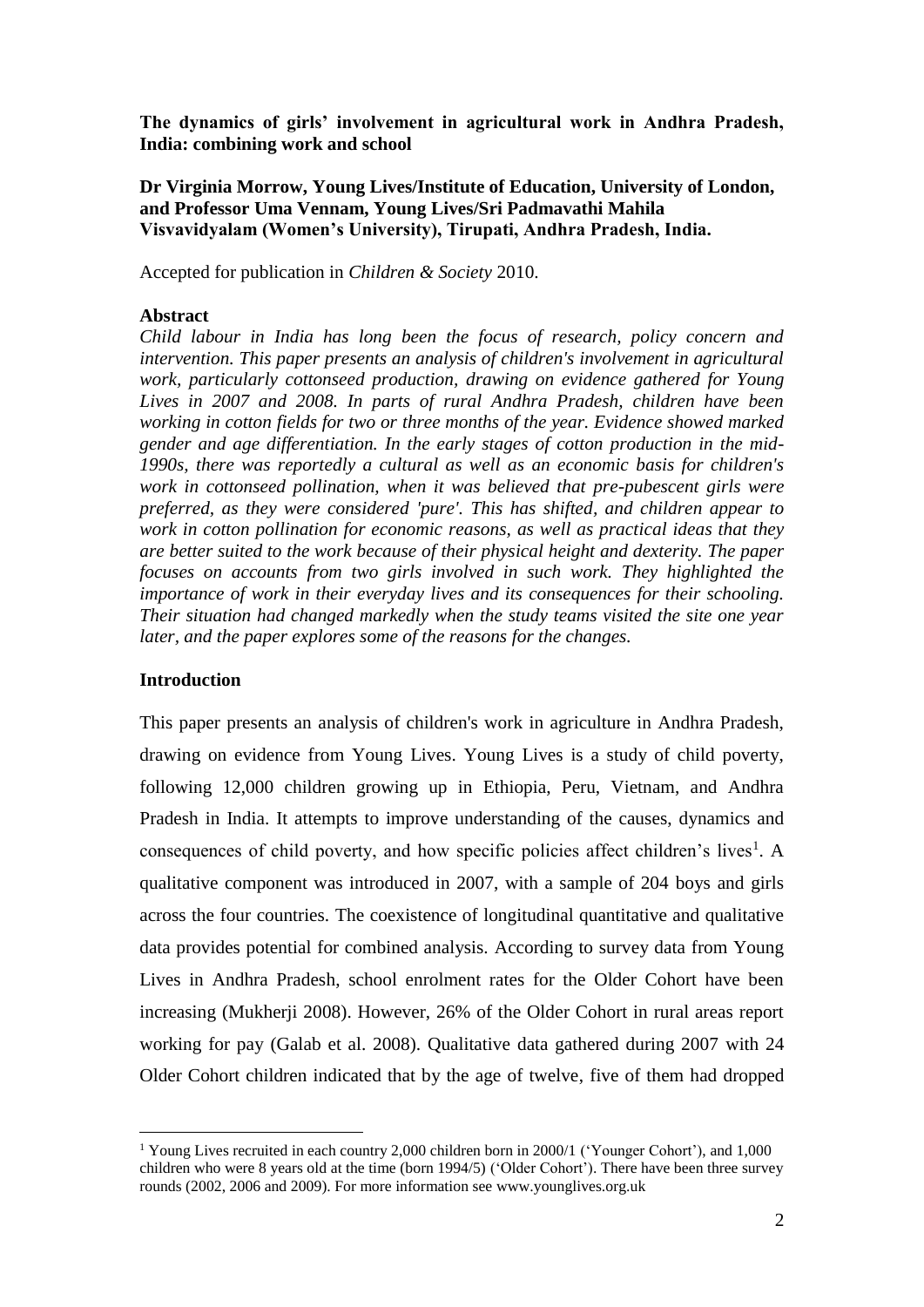out of school, and most of these children were from rural communities. In general, children work on family farms while attending school.

This paper describes two girls in one study site, who work in family fields while attending the local government school. Qualitative research is carried out in the site with three older cohort boys and three older cohort girls, their parents, other Young Lives and non-Young Lives children and other members of the community. Two girls were selected for a case study analysis because of their involvement in cotton-seed pollination work in the first round of the qualitative study. The paper draws on data from the first and second rounds of the qualitative research, and discusses the tension between work and school-attendance, as well as changes between one year and the next. The paper suggests that in these particular cases, children's work needs to be understood as dynamic, susceptible to numerous influences, and in a wider socioeconomic and political context in which children are expected to attend school, while their labour is simultaneously needed on the land.

#### **Background**

The topic of child labour and children's work in India is well researched, and highly contested. This paper takes a broad definition of work as the performance of necessary tasks and the production of necessary values (Wallman 1979) to include a range of activities such as housework, domestic labour, and family labour, that are not formally perceived as 'labour' or employment. 'Child labour' is generally understood as harmful and exploitative work. National legislation restricts the formal employment of children, but is not effective in many circumstances, and children's work needs to be seen in the context of local norms and the contributions that children make to their families (Morrow and Boyden 2009). India has not ratified the two ILO conventions on child labour, though it has numerous laws and regulations relating to child labour, and it ratified the UN Convention on the Rights of the Child in 1992 (Ramanathan 2000). While there is a vast amount of academic and NGO research on the topic of child labour in India, much of it does not look at children's multiple concurrent activities or work in context, but tends to focus on single industries (there are many notable exceptions, eg Nieuwenhuys 1994). Much existing research is snapshot, and there is very little longitudinal research. Bourdillon (2006), in a useful review, suggests that 'We need more long-term and detailed studies in different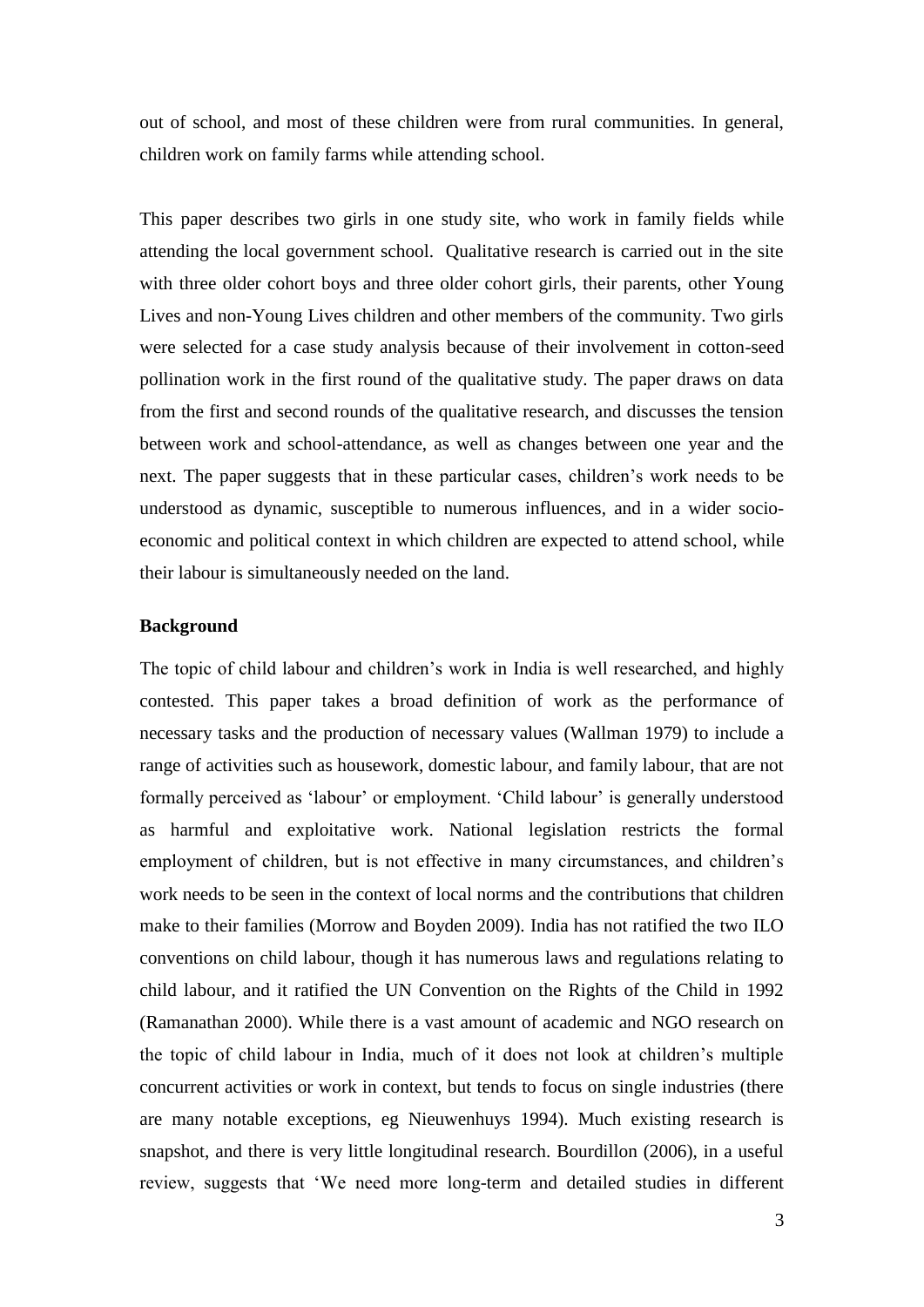settings, and incorporating the perspectives of the children, on the place and effects of work in their lives...' (p1221).

#### **Andhra Pradesh and cotton pollination**

Over the past decade, per capita income in Andhra Pradesh has grown faster and poverty rates have fallen more rapidly than the national average in India (Murray 2008: 1). However, economic growth is confined to certain sectors and 'questions remain about the real economic impact of the reform process and to what extent progress has been inclusive or 'pro-poor' (Murray 2008). In an overview of child labour in India, Subbaraman and von Witzke (2007) highlight Andhra Pradesh as having had high rates of children out of school in comparison to other states (according to Census 2001). They also note that agriculture remains the sector 'employing more than half of working children in India' (p101). Cotton production is an important agricultural crop in Andhra Pradesh. Hybrid seed production in cotton was introduced in India in the early 1970s. It involves crossing two varieties of cotton to produce hybrid seeds which are more productive, but can produce only one crop. This means that cottonseed has to be purchased, because the hybrid crops are infertile. Male and female varieties are grown separately, and pollinated by hand, which is highly labour intensive (MVF 1998). Cotton flowers bloom for several months, and the crossing needs to be done the day the flowers bloom. Hybrid cotton plants produce more cotton, but are susceptible to pests and diseases, and farmers spray with pesticides up to 30 times in a season (MVF 1998). Genetically modified cotton, 'Bt cotton', was introduced in 2002. This introduced a gene from Bacillus thuringiensis (a soil bacterium) which has a natural insecticide.

Cotton pollination work has been done by children in large numbers, and has been well-researched. Mamidipudi Venkatarangaiya Foundation (MVF), an NGO that campaigns for the elimination of child labour in general, has published many reports on children's work in cottonseed pollination in Andhra Pradesh and elsewhere in India (eg MVF 1998, 2005; see Morrow and Vennam 2009 for a summary). In Maharashtra state, IKEA has funded a project (2009-2013) with Save the Children to identify and withdraw children working in exploitative and harmful conditions, particularly in the cotton fields. Multi-national seed manufacturers have recently become involved in interventions to eliminate child labour (see eg Venkateswarlu and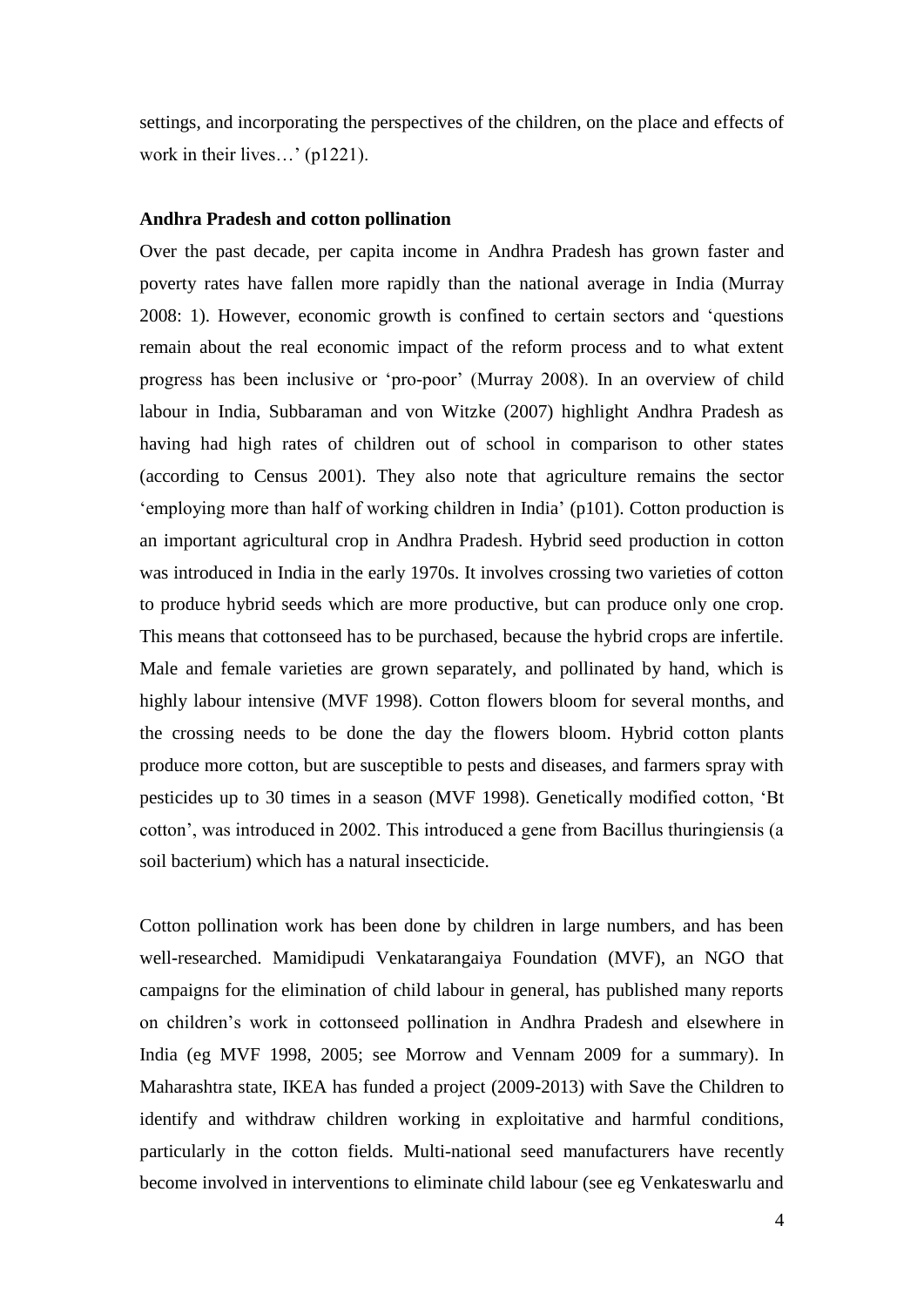da Corta 2005). The general debates are important background to understanding the political economy of children's involvement in cotton production.

Further, in the past, a local belief that children undertaking pollination work resulted in a good crop reportedly encouraged seasonal child labour (MVF 1998). However, the reasons for preferring children are now largely financial. Child labour is cheaper, and the nature of the work means that it is completed more quickly by children. When engaged outside family-owned land, children are paid lower wages than adults. In 2007, parents explained that the height of the cotton plants is also a factor. Children are the 'right height', whereas adults have to bend down.

## **Research setting**

Poompuhar *gram panchayat* is in the rural mandal of Mahabubnagar district of A.P. The population approximately is 2040 (though this fluctuates with seasonal migration for work) (Galab et al. 2008). The dominant social group is Backward Caste (BC) and Hindu,<sup>2</sup> though there are a number of Scheduled Caste households. The main occupations are agriculture and daily wage labour. In 2007, the main crop was cotton seed. The village is covered by a range of government poverty alleviation policies (see Morrow & Vennam, 2009). Attitudes to girls' education are traditional, and parents, and most elders, including the *sarpanch* (village head), feel that it is not safe to send girls outside the community for higher education (Vennam & Komanduri 2008). So girls' education continues only until Class 10, the level up to which it is available within the community.

#### **Methods**

1

Theoretically, Young Lives understands children as social agents in their own right, whose social relationships are worthy of study. This approach emphasises the diversity of childhoods, acknowledges children as informants in research about their

 $2$  Scheduled Castes (SCs) are the lowest in the traditional caste structure and were earlier considered to be 'untouchables'. In rural Andhra Pradesh, SC colonies are located separately, usually away from the main villages. SCs have been subjected to discrimination for years and had no access to basic services, including education. National legislation aims to prohibit 'untouchability' and discrimination. Backward castes or classes (BCs) are people belonging to a group of castes who are considered to be 'backward' in view of the low level in the caste structure.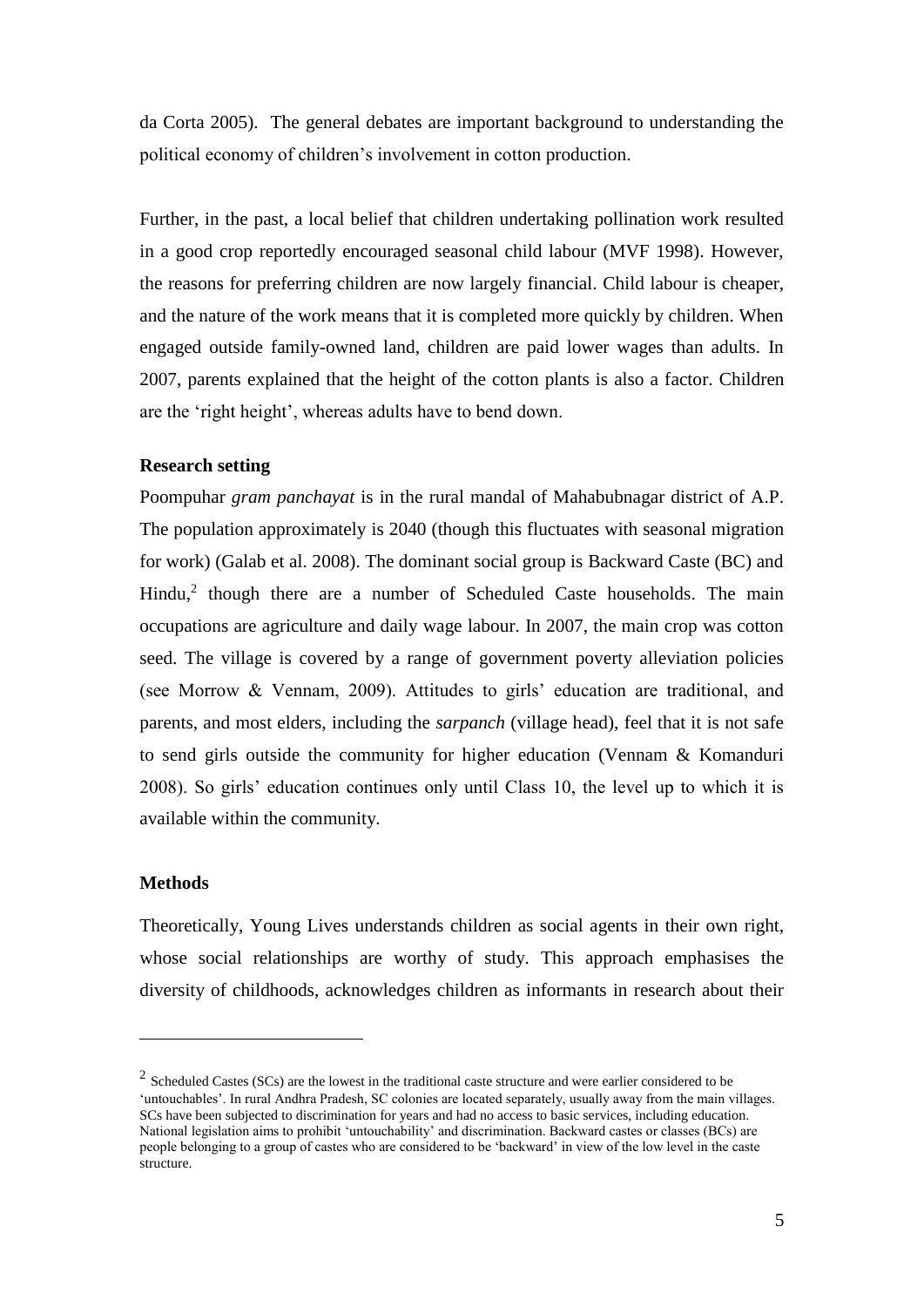lives, and moves beyond psychologically-based models that construct childhood as a period of socialisation (Prout and James 1990). It is increasingly acknowledged that 'research about children's lives is… essential if policies and programmes are to become more responsive and relevant to their concerns' (Boyden and Ennew 1997: 10). Methods include conversations, group discussions, drawings and other activitybased methods such as child-led community walks, and subsequent one-to-one interviews with children, their parents or carers, and other key figures in the community (see Crivello et al. 2009). The following themes have been explored: children's 'well-being' translated as *manchi jeevitham* (a good life)*,* 'transitions', (explained locally as 'changes', 'moving from one setting to another', 'new experiences'), and services children and their families utilise. Collective consent is initially sought at the community level, care is taken to explain the study to children and parents, and verbal consent is obtained. Participants' willingness to continue is regularly sought with the reminder that they can disengage whenever they want to (see Morrow 2009)*.*

# **Children's work in Poompuhar**

By the time children are 10 or 11 years old, they are expected to engage in work at home and on farms. Almost all children are engaged in household activities, though the type of work varies according to gender and duration, and girls perceived themselves as doing more work than boys. Girls are involved in washing utensils, sweeping the floor, washing clothes, and cooking, while boys are generally engaged in outside work such as fetching water and provisions. Children consider these as routine household activities and not as 'work'. During group exercises exploring their time-use, they ranked daily activities: they liked school the most, household activities were second. They liked farm work the least. Children from land-owning households are also required to work on family land during the peak agricultural season. They have to balance school, home and farm work for two to three months, from the end of August to November, when school restarts after the summer break. Unable to strike a balance between the three, they miss school and then find it difficult to continue school. Existing government and NGO services are geared towards children who have dropped out of school, but children who miss school because of seasonal agricultural work receive little attention from policy makers (Vennam and Komanduri 2008).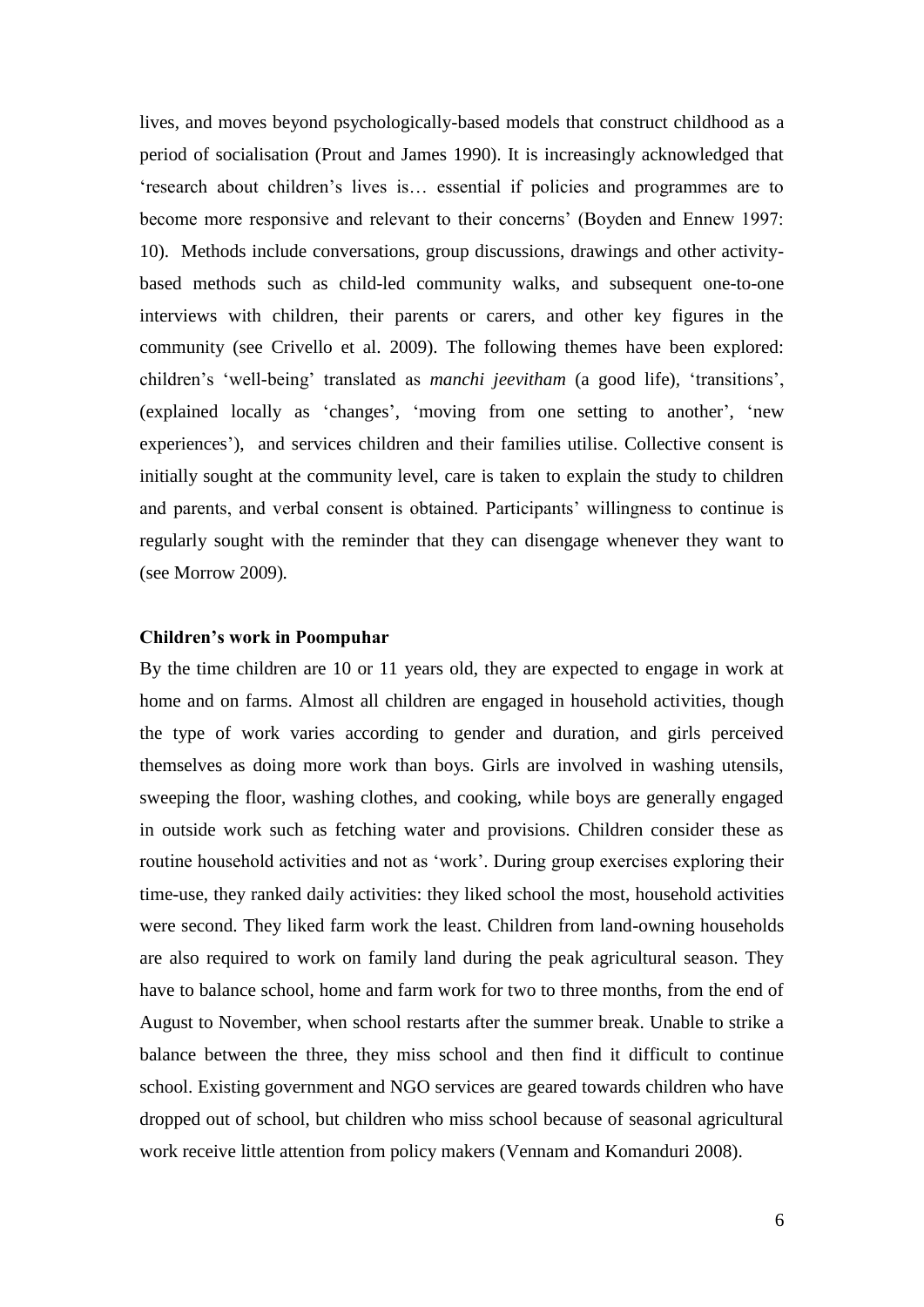The next section focuses on accounts from two girls, describing the situation in 2007, then exploring what had changed by 2008. Ramya was 12 years old when first interviewed in 2007, and comes from a family in the fifth quintile (least poor)<sup>3</sup>. She is one of five children, four girls and a boy. Ramya's father works as the village secretary for the neighbouring *panchayat* (considered to be a powerful position locally, as most decisions about social protection are made by secretaries). Her mother manages the home with support from her paternal grandmother, who lives next door. The father makes the major decisions about the children, though the mother is consulted. Apart from the father's job, the family depends on agricultural production from their land. In 2007, like most children in the village, Ramya worked in the fields from August to November, and the main crop was cottonseed. She described her day as starting at 7am and going on until 7pm. Being the youngest of four girls, she was spared from doing the bulk of the household work, though she described sweeping up, fetching the milk and numerous other chores. Ramya understands the need for her to work on the family's farm, and she is open about her dislike towards farm work, as it is difficult and makes her tired. She also considered it to be an obstacle to her ambitions.

In 2007, Ramya described going to the fields on an 'empty stomach', plucking the flowers for half an hour:

then we cross the flowers from 8 till 12… we usually have breakfast at 11am. My mother gets it, she follows us to the fields with the food, then we eat, and work on flower buds. It will be 6:30pm, we will pack up all the things and return home, all of us come together, mother, me, aunt, brothers, sisters (i.e. cousins) and my sister and three daily wage workers together. ….

Ramya says:

1

It is very hard… we walk every day, I feel pain in the legs too… we have to do the same work everyday, even if it is hot. At that time I cover my head with a towel, sometimes I get a fever, but mostly it is only hands and legs that ache.

 $3$  The Young Lives sample is divided into five quintiles (groups of equal size) according to their per capita household expenditure, where the lowest quintile (bottom 20 percent) of families are considered to be the 'poorest' and those in the highest quintile (top 20 percent) 'non-poor'. Household expenditure is considered the most appropriate poverty indicator. It is calculated as the sum of the estimated value (approximated to the past 30 days i.e. a month), of food (bought + home grown + gifts/transfers) and non-food (excluding durables such as furniture, gold jewellery and one-off expenditures). This monthly figure is then divided by household size.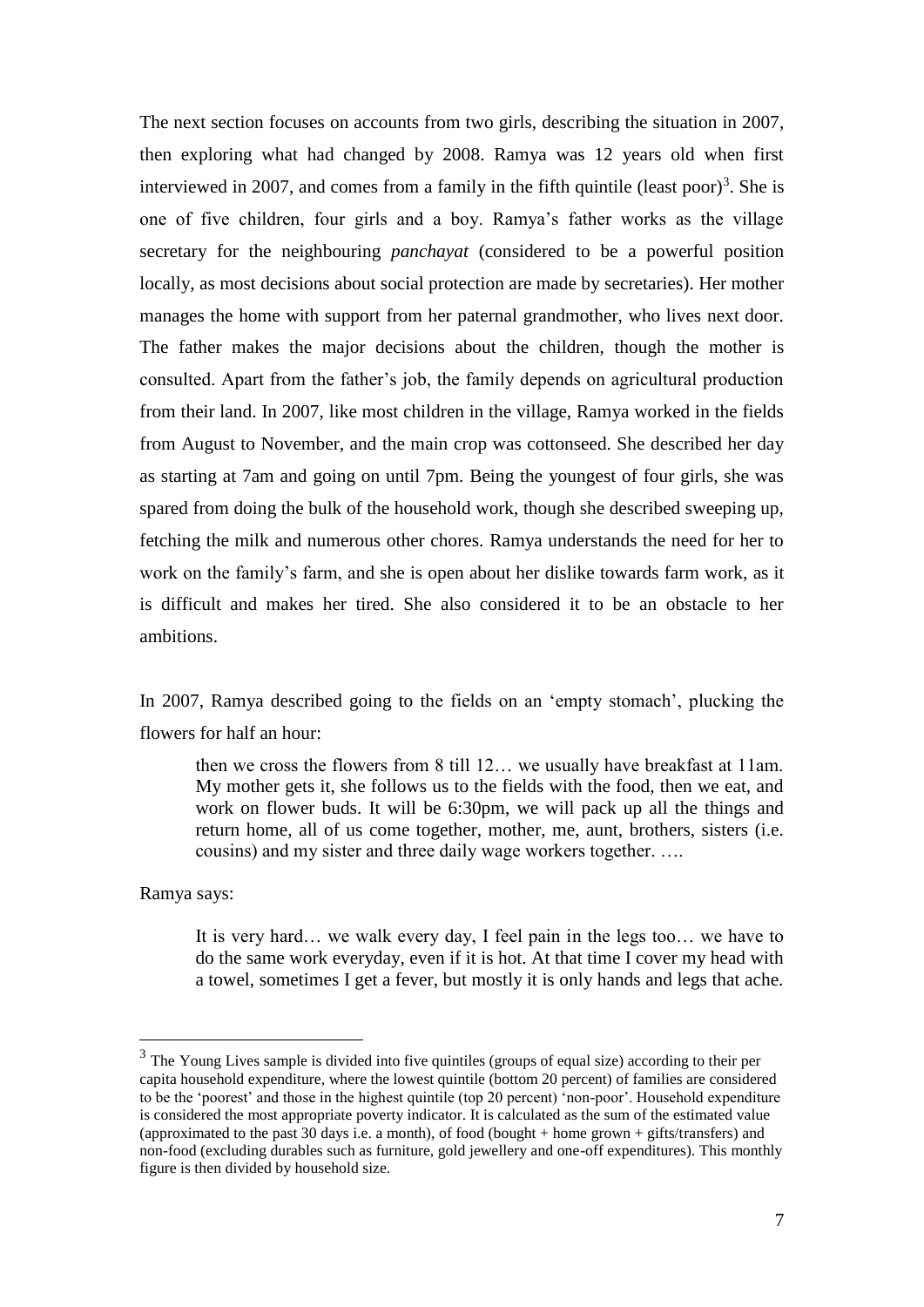I feel tired of the long day, and do not feel like doing anything after reaching home. Not even studying.

She described watching TV in the neighbourhood, having supper, and then studying for half an hour, then going to bed. 'I try to read, but I feel tired; I miss school, so I don't know what is happening at school.' Her father is too busy to help her with homework. Her mother understands her problems about work: 'If I say "I don't like to go to the field", everyday, she understands it and does not force me. If I want to go to school, she will allow me. But she doesn't let me during the cotton crop season.' She explains that cotton pollination work is a daily job, and involves a lot of labour. 'If it is done by [too] few people, it is of no use, buds remain uncrossed and seeds explode and the crop goes to waste, that's why we have to go everyday.'

In 2007, Ramya mentioned her involvement in tobacco work. Children are involved in harvesting the leaves, then stitching them together to be dried. The family had started growing tobacco the previous year. Ramya said that only two households in the village were growing tobacco. Tobacco work involved going to the field some days and to school on others. The season for tobacco harvesting coincided with the end of the academic year and final exams in April/May, and the season for cotton pollination coincided with the first quarter examinations.<sup>4</sup> In 2008, tobacco growing had reportedly ceased.

The interviewer asked her about what she thinks about the work she does.

This field work, be it cotton or tobacco work. ... we have raised loans, we will have to repay the loans.... Father took a loan for our sisters' marriage; we performed their marriages at the same time [2 sisters were married on the same day last year]. We have taken a loan of 1 lakh rupees for their marriage. … I have to work, though it is hard work; we have to clear the loans.

The loans are from the bank and from informal sources. She talks about the family's inability to hire labourers, as this would increase expenses. Ramya had a clear understanding of financial arrangements and why she needs to work.

She also described other activities she undertakes for her family:

<u>.</u>

<sup>4</sup> The education system includes examinations on a quarterly basis and children are required to take quarterly, half yearly and annual exams.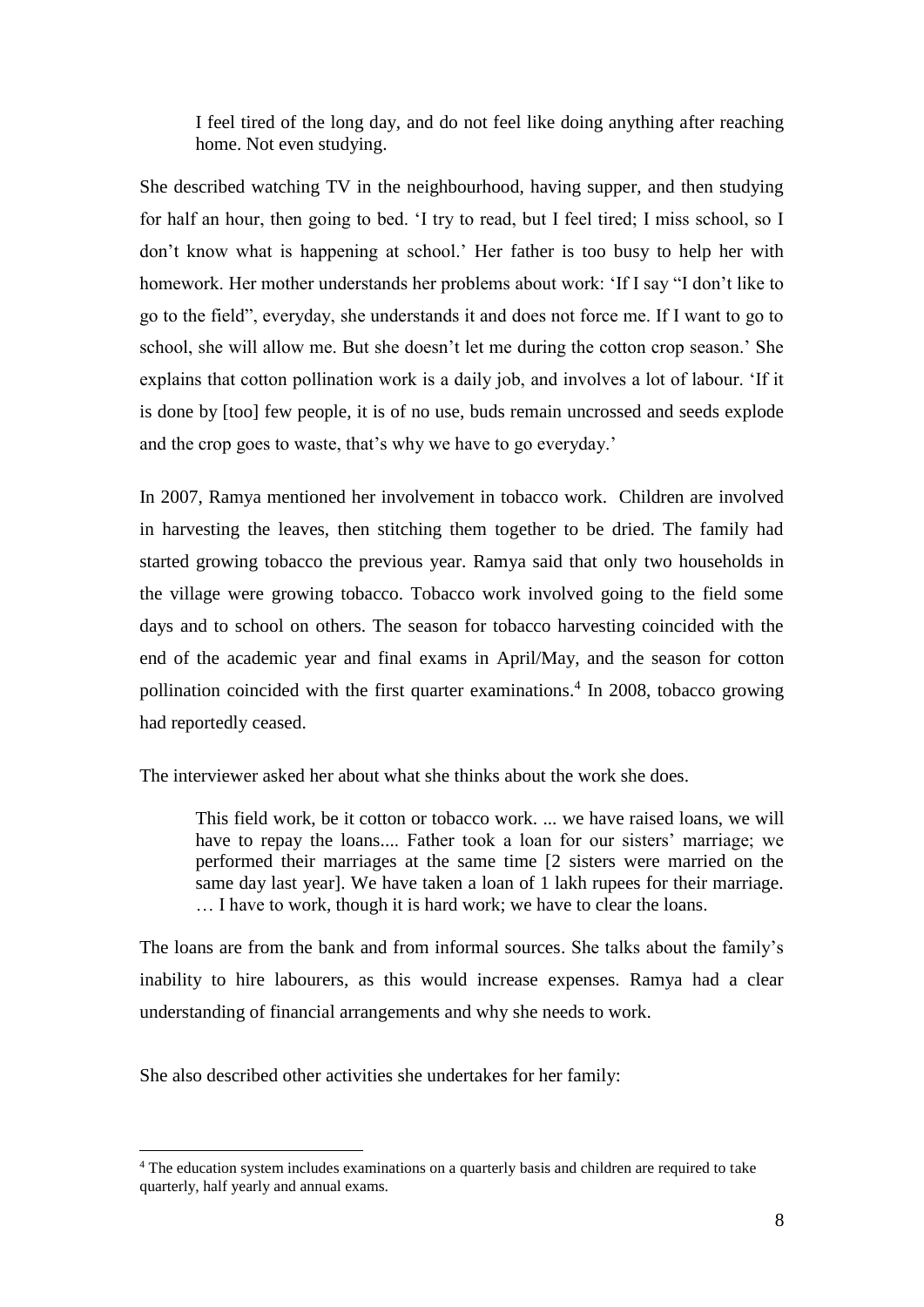I have to do all the small jobs, like going here and there to collect money given as small loan by my grandmother; they will send me to collect that money. I will have to do all that granny asks me to do; ...she will send me to the shop, she will send me to ask if anybody wants to buy blouses. My granny sells these; she has a small shop [next door].

She also takes care of her sister's baby (4 months old in 2007) while her sister does domestic work. In terms of household chores, as mentioned, Ramya helps with sweeping: 'I don't feel bad about it, it's our home, it looks good clean**,** *it should be clean and tidy and its our job and should be done by us only*, that's why I like to do it, everybody at home *has to take on responsibility'* (emphasis added).

Ramya talked about how obedient girls are compared to boys: 'we immediately go and do the work without being told repeatedly'. She also described how her work load has increased because of her sisters' marriage:

I did not have much work [before] then, as both my elder sisters were with us. I never used to go to the field. Those two sisters used to go; me and another sister did not go. But now they are in their in-laws' houses, hence we have to pluck buds now.

When asked for her views about school, she described how she dislikes being scolded and beaten if homework is not done or attendance is irregular.

I feel very bad when teacher scolds me. I like to be regular in school, do home work, but I can't do it all, it is difficult. But there is no choice, I have to do all the work that mother and grandmother say. Now that my two sisters are married I have to share work; they say I am now old enough to do all this.

When asked 'did [the work] affect your studies and seventh grade examinations?', Ramya replied, 'it affected [them] a lot. I would have been in school regularly, prepared better and scored more marks in the examination'. She also described her plans for education. She wants to study up to tenth grade, and would like to become a teacher, 'if the people in the family let [me], I will study until degree'.

In 2007, Ramya expressed strong opinions about school and work, and said: 'Children of my age should be in school only, no work, no field work. They can help in domestic work at home, because this is petty work and can be easily managed… *We should help* at home, if alone it is very strenuous for mothers at home, we have to share the work with the mother' (emphasis added). She talked about doing her home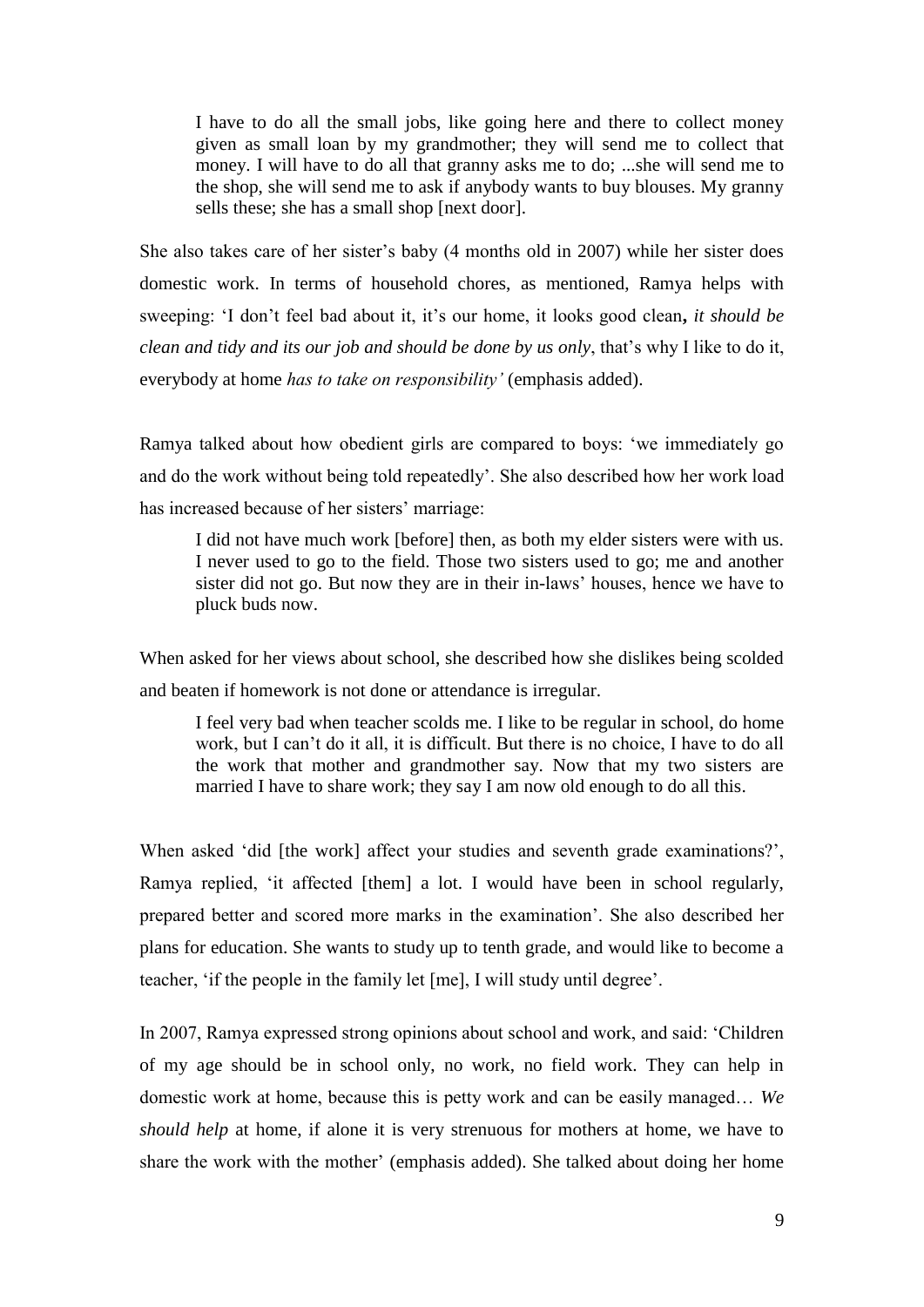work at school: 'if I have time after the school hours, I will complete it there. All friends do it together, and then return home. We help each other'. She also described how she 'used to play *thokkudubilla* (local game) but we don't play much now… , because since last year we have new work of cotton crop'. If a girl looks, or is, 'grown up' (which means locally that she has reached puberty) she no longer 'plays' but is expected to work.

Harika's account raises similar themes to Ramya's, but in 2007 her work roles were compounded by her father's ill-health. Harika comes from a family in the third quintile. She is the only daughter and has one older and one younger brother. The older brother has been fostered by close relatives, so for all practical purposes, Harika is the oldest child in the family. Being the only girl, she does all the household work. In 2007, her father was immobile due to a leg injury as a result of an accident. Harika's mother had shouldered the responsibility and spent a large part of the day at the family fields. Harika did most of the household work, while also attending to the cotton fields. Like Ramya, and indeed most children of her age in the village, she missed school during the peak season at the cotton fields. She found it difficult to manage school and work, and she also found it difficult to perform well in examinations. She described feeling forced to attend the examinations to meet the school requirement so that she can retain her enrolment at school – she said, 'Sir told [me] to write the exam, otherwise my name will be deleted. So, I thought, I have to write<sup>'</sup>

In her interview, Harika described her daily routine:

I wake up at 6'o clock in the morning and sweep the floor. I sweep the floor and wash the dishes. I will bring water. After bringing water, I will brush my teeth... drink the tea…. I do study for a while and after studying… I go to the [fields]. After doing the crossing work, I come back at 11 o' clock and take a bath. I will study for some time and come to school at 2'o clock… after eating lunch. I will come to the school and write the exam and go back home at 4.30 p.m. After going I will press the cotton and sweep the floor and cook the food for night. Aa… I only cook the food for night…

She said: 'If I go to the fields, I won't get an education'. Later in the interview, Harika said: **'**children must not be forced to do hard work from childhood itself. If they only study, it's nice and their lives will be good.' Like Ramya, Harika wants to become a teacher: 'I can educate the children and tell them good things'.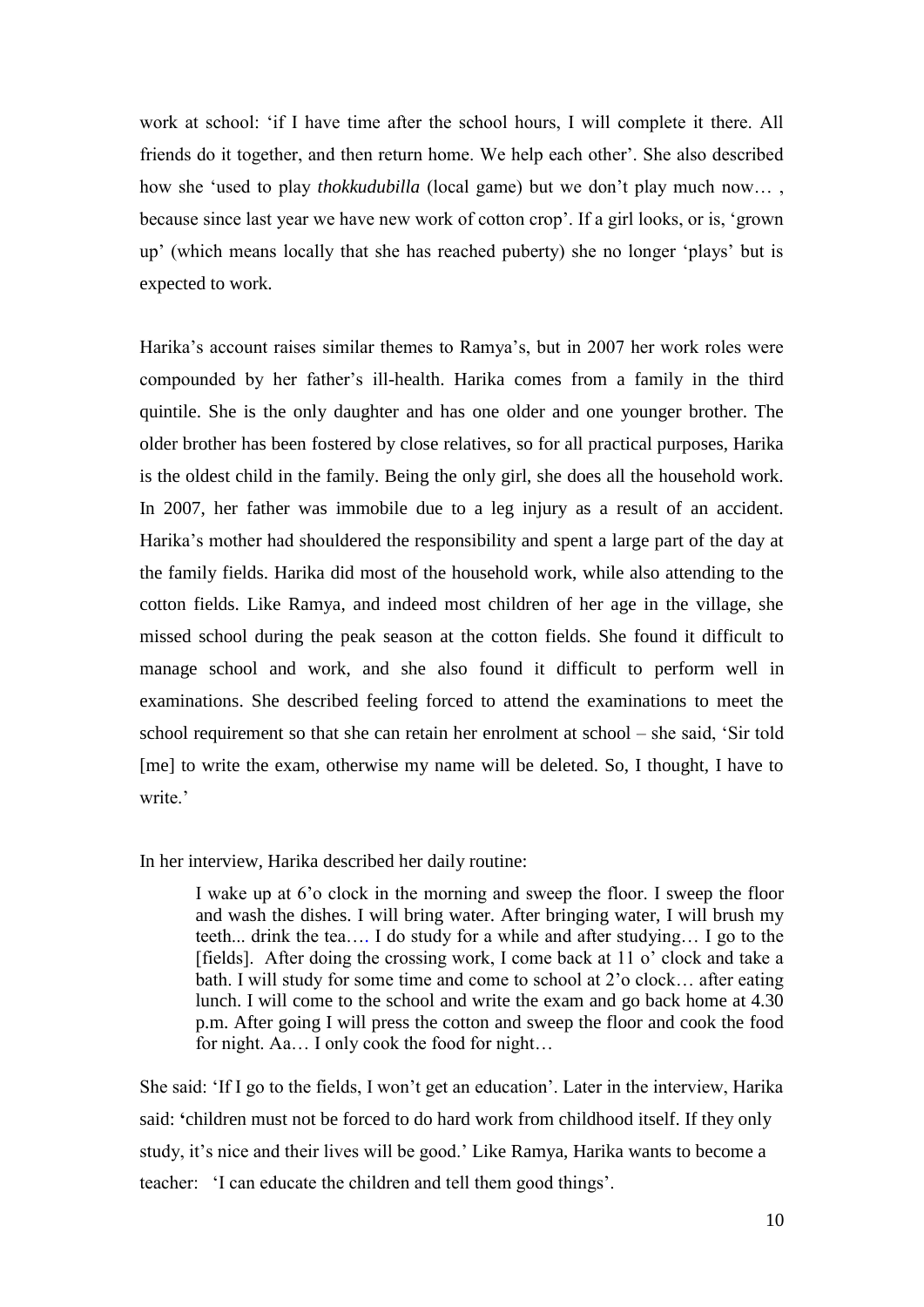## **Parents' views**

Ramya's parents downplayed the amount of time she spends working, explaining that that 'labourers don't turn up' was one reason for children having to work. Her mother, however, considers Ramya's work to be inevitable because of the need to reduce the cost of hiring labour. Her mother complained that Ramya is a weak child and can't work for long, and that it is better if she gets educated. Harika's mother, on the other hand, talked openly about the cotton pollination work. She explained:

It is our work… . Who else will teach them? She will learn by watching me. All children are taught by us… and they come along with us to the fields and then they watch us. …, and then they do it on their own later… She feels sad, going to do cotton work… she says 'why are you making us do the work? You are spoiling our studies…' we don't listen… she will be angry. She does [the work] well.

When asked why the pollination work is done by young girls, Harika's mother replies:

small children will do well. It is child's work…. Older people cannot do it. They don't do it well. The seeds won't come, they won't set, and the fruit will not remain… Older people do other tasks like planting and cutting.

She also described how children *'*complete [the work] as play, moving quickly from one plant to the other. Adults cannot work so quickly. The coverage is therefore higher and on time, as the pollination has to be completed each day before noon. As a result of good coverage, the crop is good'. Harika's mother said that while 'people are now more alert and prefer to send children to school', circumstances meant that Harika's work was needed. In 2007, Harika's mother said:

Recently, since two months, she is not going properly [to school]. Her father got his leg fractured, we actually felt very bad since we can't send her to school. …. He has to be taken care of. When I go to the fields, Harika takes care of him. If she is at the fields, I take care of him. Now she is attending exams at the school.

Harika's mother explained that Harika also looks after her younger brother. Harika also does the cooking:

now she can cook one kilo of rice, but doesn't know how to cook two, three kilos of rice. She cooks well. …. She can do it now, like getting water, cleaning utensils, and all, she does it well. She cleans well.

In 2007, all children from the Young Lives qualitative sample who were engaged in farm work said they would prefer to attend school full time without missing it for long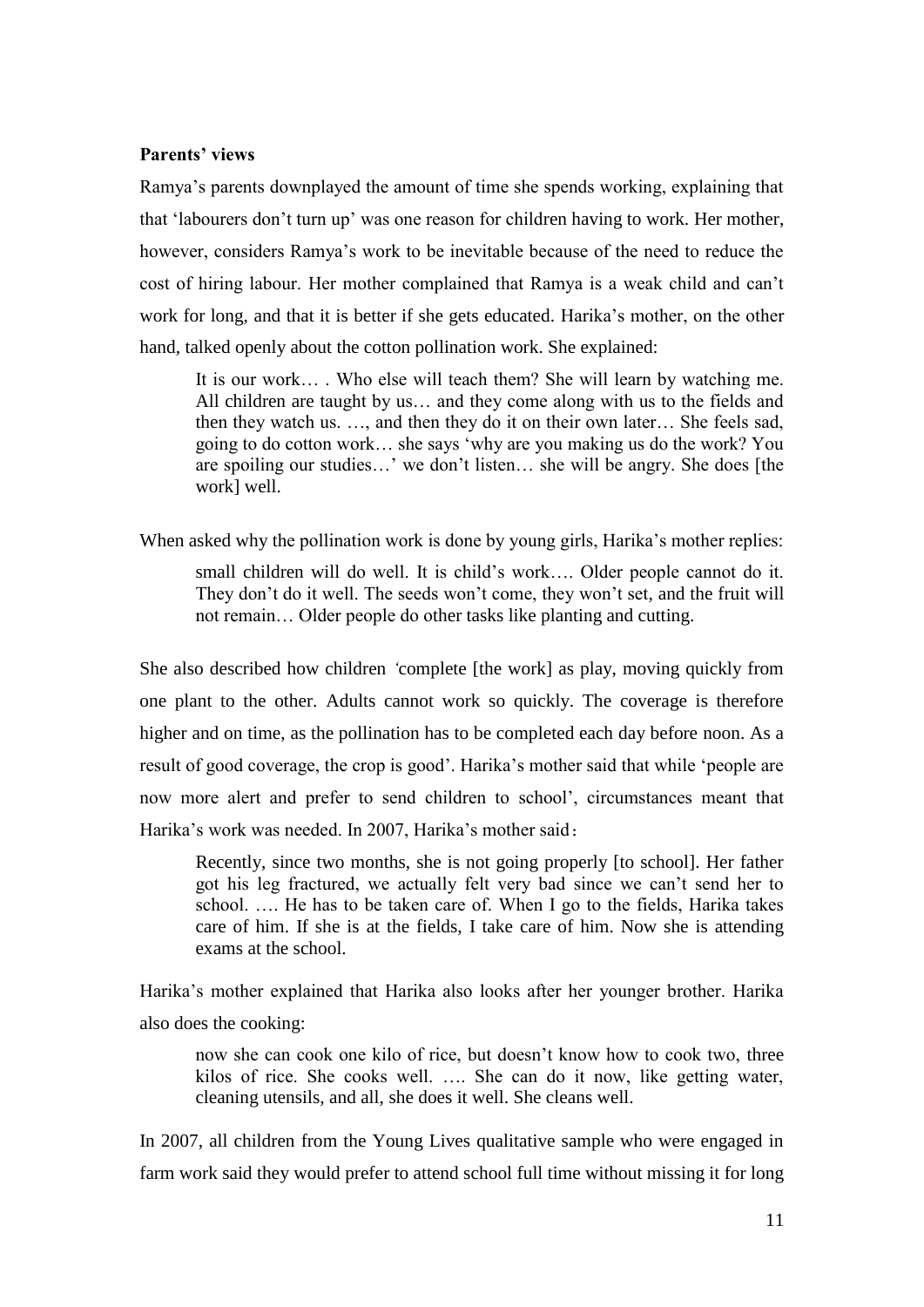periods. However, they did not mind their involvement in household activities and did not consider it to be work. They thought of it as part of their daily routine and saw it as their responsibility to share the household chores to keep the family going.

#### **What has changed in Round 2?**

<u>.</u>

A year later, there had been several changes in Ramya and Harika's situations. Harika had obtained a scholarship of Rs 6,000/- a year, payable conditional on completing school, that is, continuing education beyond Class  $10<sup>5</sup>$ . Generally, children were doing less cotton pollination work. Ramya explained that she still does cotton pollination work but her workload has decreased, and she had only spent a month in pollination work. She confirmed that less cottonseed was grown, and vegetables and groundnuts instead, because they take less water. Ramya's mother explained that most households were now using Bt cotton which produces fewer flowers. Her mother also explained that hiring labour has become more expensive because of increased availability of work with the introduction of NREGS (National Rural Employment Guarantee Scheme), ongoing canal work, and railway bridge work. As a result the villagers had to increase wages. They are also required to give an advance of Rs.5000/- to Rs.10000/- (£60-£120) to labourers. Labourers do not want work on farms with low wages.

Harika's situation had also improved, because her father has recovered, and 'he is going to the field now… I used to go in his place every morning'. She says things are much better:

we had a financial problem, we didn't sow anything in the fields as our father was sick. Now we are doing so, we are growing crops all over now, we don't have any problem now.

She is now attending school more regularly, and had missed 15 days of school compared to the previous year when she had missed school for more than two months. She said this was because this year her family cropped half the number of acres for cotton, and they used new cotton seeds. Harika now monitors the workers while attending to work herself, effectively replacing her mother when she is away at

<sup>&</sup>lt;sup>5</sup> These scholarships are to encourage education and are given to various groups (SCs, girls) through different programmes. This particular scholarship was based on an aptitude test for which Harika was coached by the head teacher.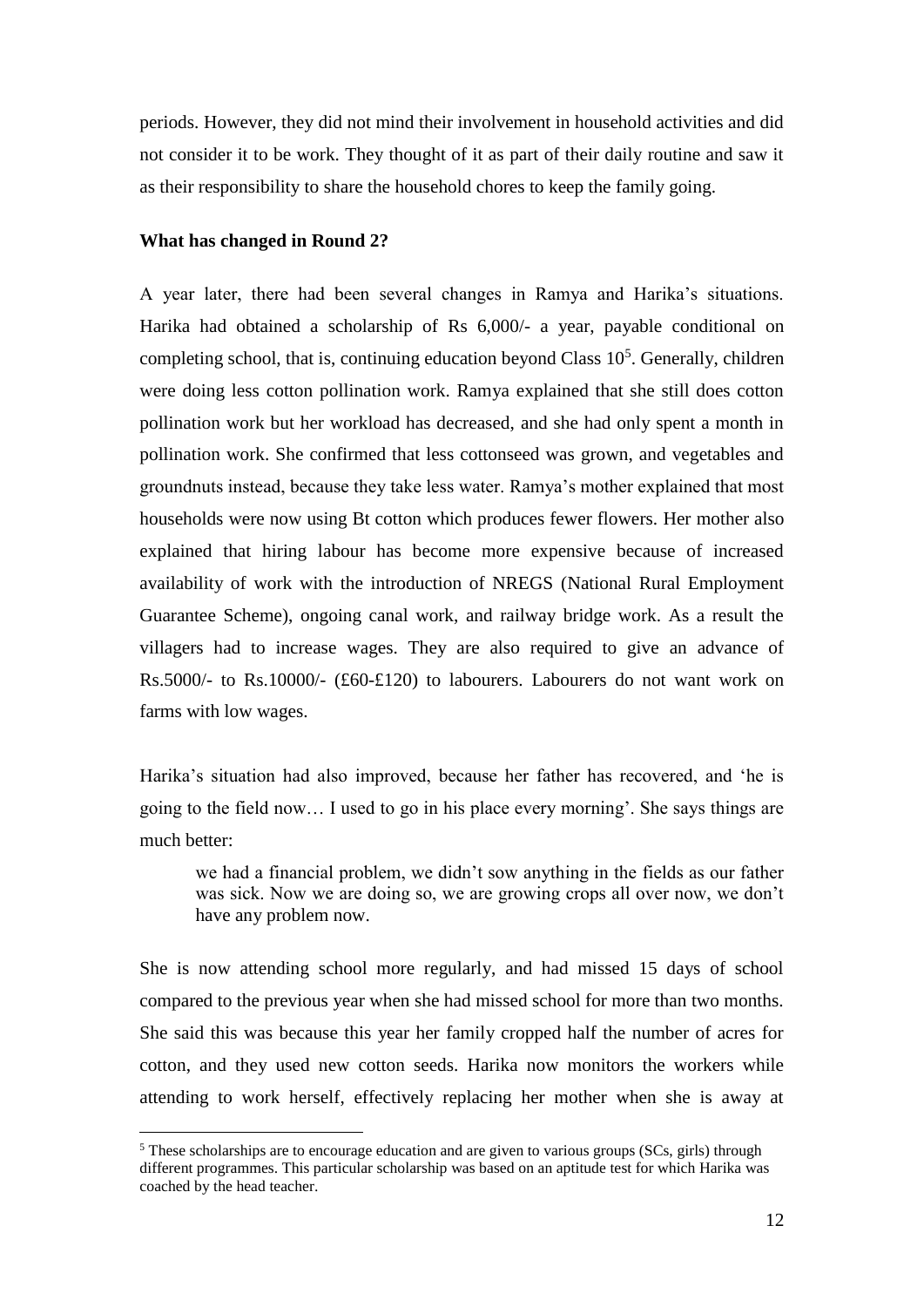market selling vegetables. She explained that she is absent once in two or three weeks: 'when my mother goes out somewhere, when she goes out of the village. I have to go to the farm ...'<sup>6</sup>.

# **Discussion**

<u>.</u>

A number of factors need to be taken into account in attempting to explain these changes. Firstly, instructions from state and district government are to ensure that all children are in school. Secondly, the *sarpanch* and the local government were keen on reducing child labour in cotton seed pollination. The Mandal Revenue Officer, the school headmaster, *sarpanch* and teachers went around the village informing parents not to send their children to the cotton fields. The headmaster has also introduced a fine of Rs.5/- for every day of absence at school. Alternatively children had to clean the school premises. In order to avoid this, the children plead with their parents not to send them to the cotton fields. As Ramya explains: 'Children are now saying, "we will not work, we will go to school", so this time they have a limited plantation'.

What do we learn from children's accounts? Ramya and Harika show a clear understanding of their work roles, their domestic tasks, and of the difficulties they face in combining school and work. The girls' expressed desire to support their mothers highlights the interdependency of family members, particularly mothers and daughters, and the ways in which children contribute to the domestic economy. Ramya describes how obedient girls are, and how housework is 'our job', and clearly recognises her own responsibilities to her family, reflecting her agency and connectedness to her family. Child labour/work is conceptualised as problematic by policy-makers because it is perceived as conflicting with the over-riding aim of 'being a child', in other words, to become educated. From the point of view of parents' and perhaps children themselves, attending school in environments where children's work is required is not straightforward. Harika's mother recognises that while children should indeed be educated, girls, in particular, need practical skills so that they can manage households effectively. As she says: 'It's good to learn [how to work], later on there should not be any complaint that she does not know the work, .... Being a girl, she should know about everything'.

 $6$  However, during the 10 days the team stayed in the village, she missed school for three days to work. as her mother was going to the market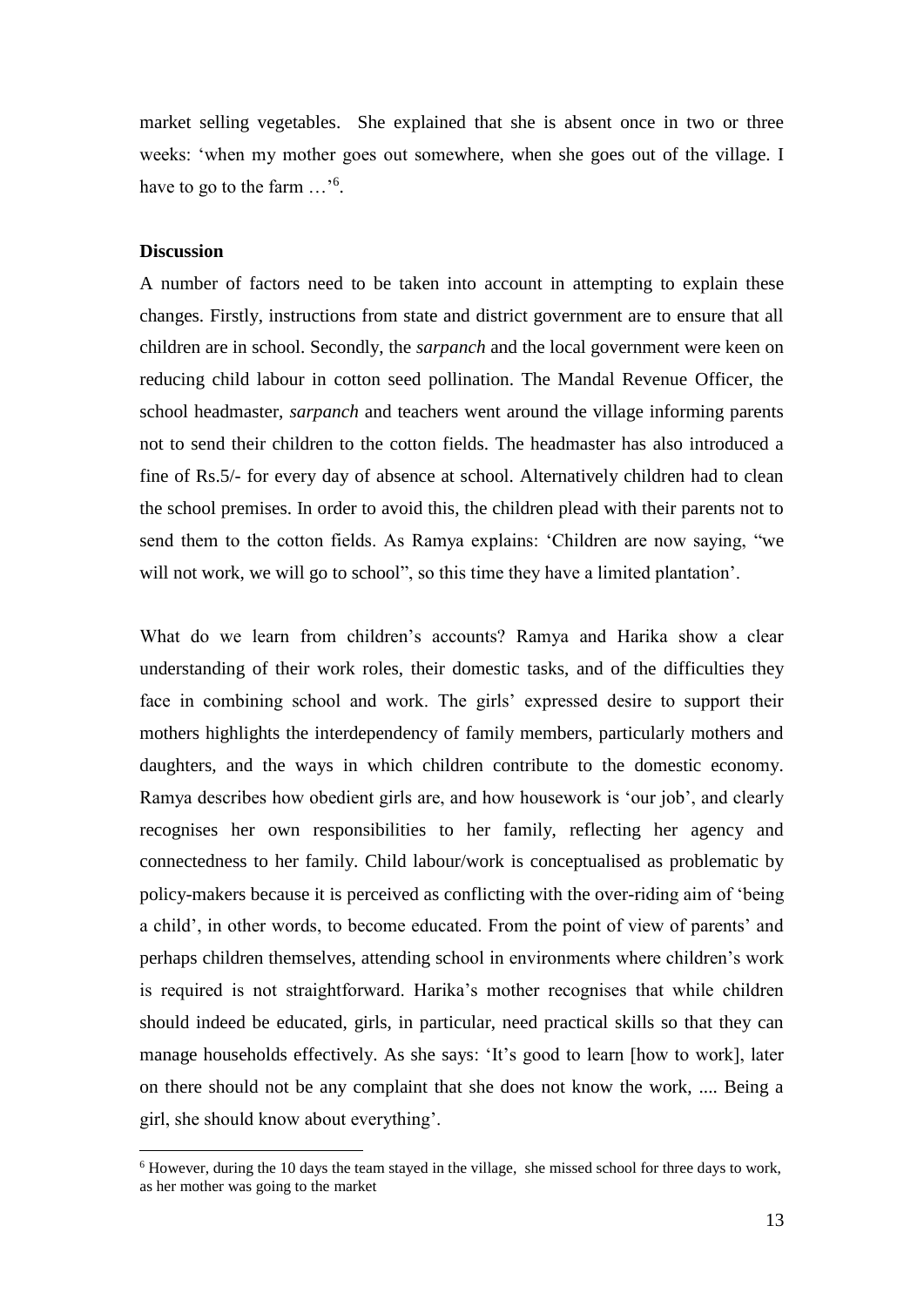At any rate, girls are clearly an important source of labour, and cotton pollination is but one form of work among many that children describe. Family circumstances affect children's work, and the intensity and amount of work fluctuate. From Ramya's point of view, in 2007, her workload had increased because her two older sisters had married the previous year. Harika's workload had increased when her father could not work because of his injured leg. A year later, their workloads had decreased. However, it would be wrong to suggest that this means that these two girls have successfully made a 'transition' out of work and into school, because they both continue to work. It would also be wrong to generalise from these two cases to all children in the community. Other girls continue to work in cotton pollination in Poompuhar. Further visits to the site in 2010 and 2013 will establish the extent of children's continued involvement in cotton pollination.

# **Conclusion**

What can Young Lives add to what is already known about child labour and children's economic activities? Longitudinal qualitative research reveals how sensitive children's work is to changing circumstances – food price rises, fluctuating or falling demand for cotton, climate (cotton requires more water than vegetables), availability of educational grants, and family health status. Previous attention has focused on children's involvement in a particular sector of agricultural production (cottonseed pollination), rather than on children's work holistically. We have noted the dynamic nature of agricultural production, with a reported decline in cotton seed production, an increase in vegetable production, and an increase in school attendance, at least by Harika and Ramya. Young Lives can explore how children's roles change over time. Further, the involvement of Ramya and Harika in Young Lives may itself have a profound effect on their aspirations and roles.

Finally, a focus on children's individual situation within specific communities should not distract us from a more representative discussion about the situation of children in cottonseed production in Andhra Pradesh and other parts of India. The apparent shift in cottonseed production towards vegetable farming needs to be understood in the broader context of shifting global economic processes, though these are not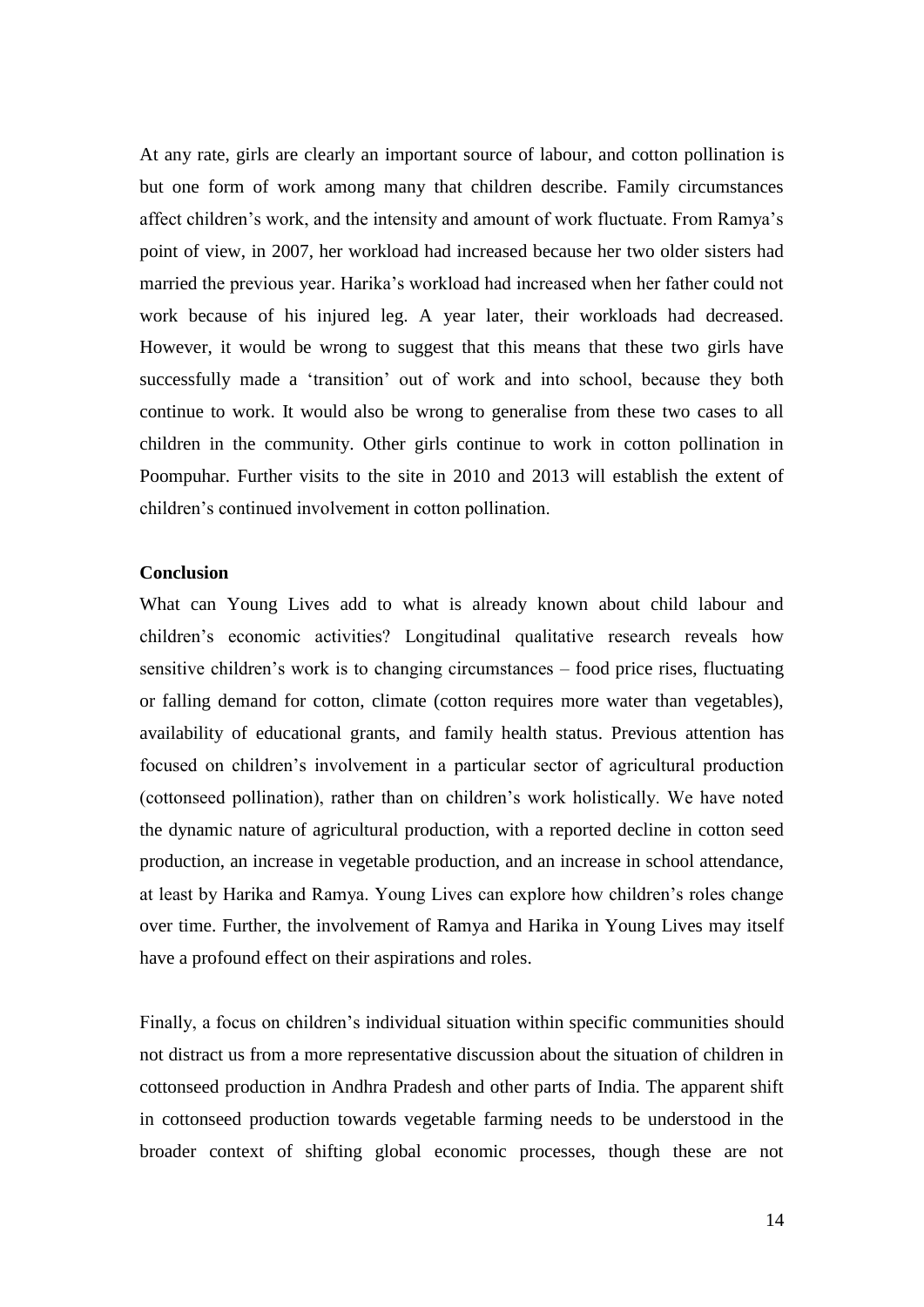straightforward to trace in a micro-level study, and much greater attention to the larger political economy of cotton production is required.

# **Acknowledgements**

The authors thank Young Lives participants, the research team in Tirupati and reviewers for providing constructive comments. Young Lives is core funded by the UK Department for International Development (DFID). The views expressed here are not necessarily those of DFID, Young Lives, or the University of Oxford.

# **References**

Bourdillon M (2006). Children and work: a review of current literature and debates. *Development and Change,* **37**(6), 1201-1226.

Boyden, J. and J. Ennew (1997) *Children in Focus: A Manual for Participatory Research with Children*, Stockholm, Sweden: Radda Barnen

Crivello, G, Camfield, L & Woodhead, M. (2009) 'How Can Children Tell Us About Their Wellbeing? Exploring the Potential of Participatory Research Approaches within "Young Lives"', *Social Indicators Research* 90,1: 51-72

Galab, S., P. Prudhvikar Reddy and R. Himaz (2008) 'Young Lives Country Report: Andhra Pradesh Round 2 Survey Summary', [http://www.younglives.org.uk/pdf/publication-section-pdfs/country](http://www.younglives.org.uk/pdf/publication-section-pdfs/country-reports/YL_CR_Rnd2_India.pdf)[reports/YL\\_CR\\_Rnd2\\_India.pdf](http://www.younglives.org.uk/pdf/publication-section-pdfs/country-reports/YL_CR_Rnd2_India.pdf) (accessed 1 April 2009)

MVF (Mamididpudi Venkatarangaiya Foundation) (1998) 'Girl Child Bonded Labour in Cottonseed Fields. A Study of Two Villages in Rangareddy District of A.P.', unpublished paper, Secunderabad, MV Foundation

MVF (2005) *Elimination of Child Labour in Cotton Seed Farms through Social Mobilisation*, Secunderabad, India: MV Foundation

Morrow, V. (2009) The ethics of social research with children and families in Young Lives: practical experiences. *Working paper No 53*, Young Lives, [www.younglives.org.uk](http://www.younglives.org.uk/)

Morrow, V., and Boyden, J. (in preparation, 2009) Social values in relation to child labour. For Anaclaudia Fassa, David Parker, Tom Scanlon (eds) *Child labour – a public health perspective*. OUP, Oxford.

Morrow, V., and Vennam, U. (2009) Children's accounts of combining work and education in cottonseed production in Andhra Pradesh: implications for discourses of children's rights in India. *Working paper No 50*, Young Lives, [www.younglives.org.uk](http://www.younglives.org.uk/)